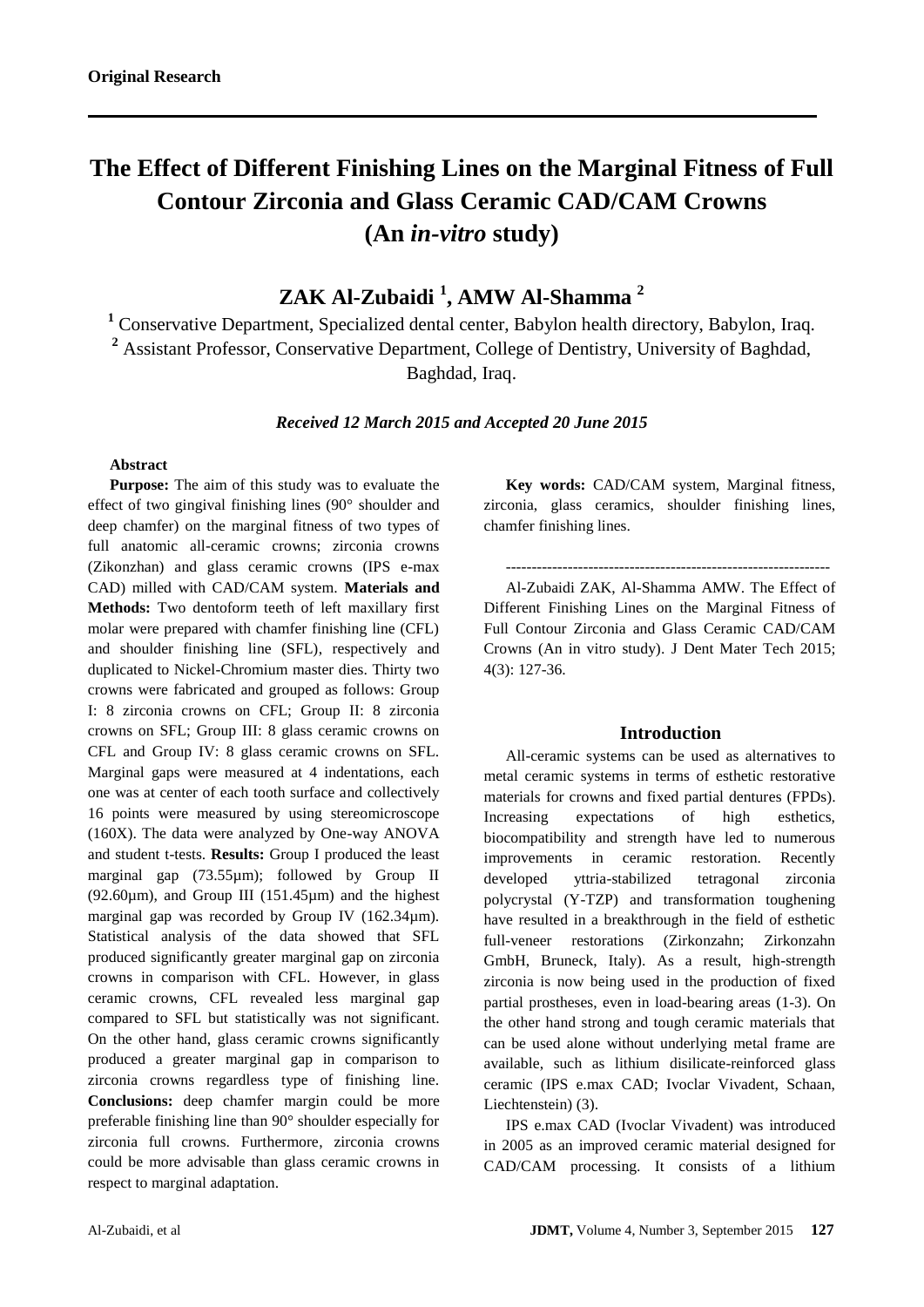disilicate- reinforced glass ceramic, but its physical properties and translucency are improved (4).

Prettau zirconia is extra translucent zirconia that when used in conjuction with the specific Prettau colouring technique it give 100% aesthetic full-zirconia restorations. It is particularly suitable in cases of heavy occlusion (bruxism). The Zirkonzahn system is a direct ceramic machining system that uses a scanning and machining process. The milled specimen is 20% enlarged to compensate for shrinkage after the sintering process at 1600°C according to manufacture instructions.

Zirconia or alumina-based materials have many advantages such as biocompatibility, low bacterial adhesion, traditional cementation and perfect mechanical properties. However, high durability of dental restoration is not only the result of mechanical properties. Marginal gaps can cause carious teeth, cement resolution, defected margins, subgingival microflora changes, periodontal destruction and periapical lesions resulting in pulpal effect. For these reasons, marginal fit plays a significant role in the longevity of restorations (5,6).

The introduction of computer-aided design/computer-aided manufacturing (CAD/CAM) technology in dentistry enabled dentists to use new treatment modalities and changed the design and application limits of all-ceramic restoration as the demand for esthetics in the posterior region of the mouth has increased (7). CAD/CAM machining for construction of dental restorations are gaining popularity and are clinically proven (8).

Types of finish lines and ceramic manufacturing technique are the factors that have been investigated for all-ceramic crowns. Heavy chamfers and rounded shoulder finish lines have been advocated for allceramic crowns (9-11).

The aim of this study was to evaluate effect of two gingival finishing lines (90° shoulder and deep chamfer) on marginal fit of two types of full anatomic all-ceramic crowns, zirconia crowns (Zikonzhan) and glass ceramic crowns IPS e-max CAD milled with CAD/CAM system.

# **Materials and Methods**

Two dentoform teeth of maxillary left first molar were fixed on the dentoform maxillary dental arch. In order to achieve standardized tooth preparation, a modified surveyor with a suspending arm was used to control the handpiece orientation during tooth preparation in which the movable table of the surveyor was adapted to secure the dentoform maxillary dental arch in such a way, so that the long axis of the ivorine tooth was parallel to the bur to ensure the same angle of convergence for all preparations (Fig. 1).

For deep chamfer finishing line preparation, a diamond bur No. (S 6856) (Komet, Germany) was used for axial reduction of (0.8mm) and a bur No. (8856) (Komet, Germany) for smoothening and finishing the gingival finishing line. For shoulder finishing line preparation, a diamond bur No. (8847KR) (Komet, Germany) was used for axial reduction of (1.2mm) and a bur No.(8372P) (Komet, Germany) for smoothening and finishing the gingival finishing line. The limit of the finishing line was (0.5) mm coronal to the cementoenamel junction following the cervical anatomy of the tooth. Preparation of occlusal surface was standardized with a height of 4 mm using a disk bur on a straight handpiece adapted to the surveyor (Fig. 2).

The prepared dentoform teeth were used as patterns for the construction of master metal dies. The dentoform teeth were sprued, invested, burned out and casted using type III hard non- precious dental casting alloy. After casting, each metal die was smoothed with a rubber wheel and polished with pumice in a lathe brush followed by rouge to gain smooth polished surface, so that no interference with seating of the all crowns could occur later (Fig. 3). For each preparation type, 16 impressions were taken with a polyvinylsiloxane impression material (3M ESPE, USA), and poured using type IV dental stone (Zhermack, Italy) to get 16 stone die models.

The whole number of 32 teeth with two different gingival finishing lines (sixteen with 90º shoulder finishing line and sixteen with deep chamfer finishing line) were utilized to construct sixteen zirconium full anatomy (Zirkon zahan) and sixteen glass ceramic full anatomy (IPS e-max CAD) CAD/CAM crowns using Zirkonzahan M5-speed CAD/CAM machine.

Measurement of marginal gap

Four indentations on the margin of the die at the midpoint of different surfaces (mesial, distal, buccal and palatal) were selected to measure the marginal gaps along vertical planes by using a stereo-microscope (12- 15).

A screw loaded holding device following (16-18) was used during measurements in order to maintain a seating pressure of (13.4N) between the all-ceramic crown and the master metal die during measurements calculation for this purpose.

The marginal gap of the crown was determined by measuring the vertical marginal gap between the margin of the die and the margin of the crown, the measurement were made on four different points on each surface (two on each side of the indentation that means left and right),  $1<sup>st</sup>$  point will be at the edge of indentation while the  $2<sup>nd</sup>$  one at (1mm) from the previous one (19). This was achieved by using a stereo microscope provided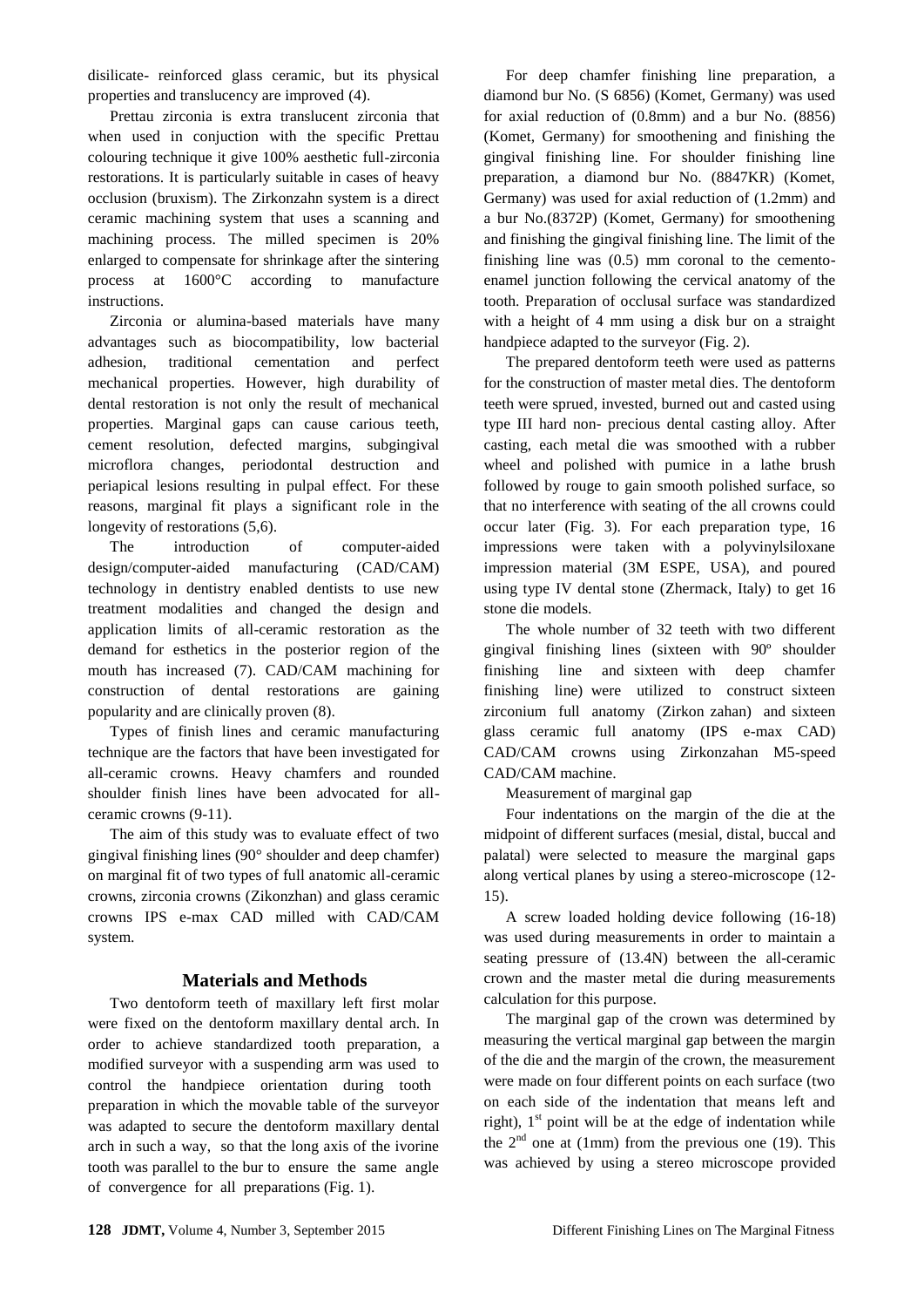with a digital camera in the eye lens and connected with the computer (Fig. 4).

The microscope was adjusted its calibration to 0.001mm (1um) at magnification 160X and the measurements were done by placing the sample on the microscope stage, which was adjusted until the image of the marginal area was displayed clearly on the computer monitor, and the digital image of the gaps were then captured. The image was treated with program (Image J), which was used to measure the vertical marginal gap between the crown margin and metal master die finishing line. The program (Image J) was used to measure the value in pixels mark by drawing a line between the finishing line on the die and the crown margin line. All digital readings were recorded and converted to (um) by a magnification factor (The length of a microscopic image divided by the object length) (15).

Sixteen measurements were continued for all the four surfaces (mesial, palatal, distal, and buccal) of each sample. All measurements were achieved by the same investigator (19,20), for accuracy purposes and to get a precise measures. Repeated measures were made to decrease the possibility of errors (13). The marginal discrepancy value of each crown was the arithmetic mean of these 16 measurements on the four surfaces.

The collected data were analyzed statistically using ANOVA (analysis of variance) test and student t-test. ANOVA test was performed to find if there is any statistical difference among the four groups. Since there are two variables included in this study (type of finishing line, and crown material type) and for each variable not more than two groups of comparison are found, Student t-test was selected to test the difference between these two corresponding groups.



**Figure 1.** Crown preparation on dental surveyor.



**Figure 2.** Diamond disk bur and straight handpiece adapted to the modified surveyor for occlusal reduction.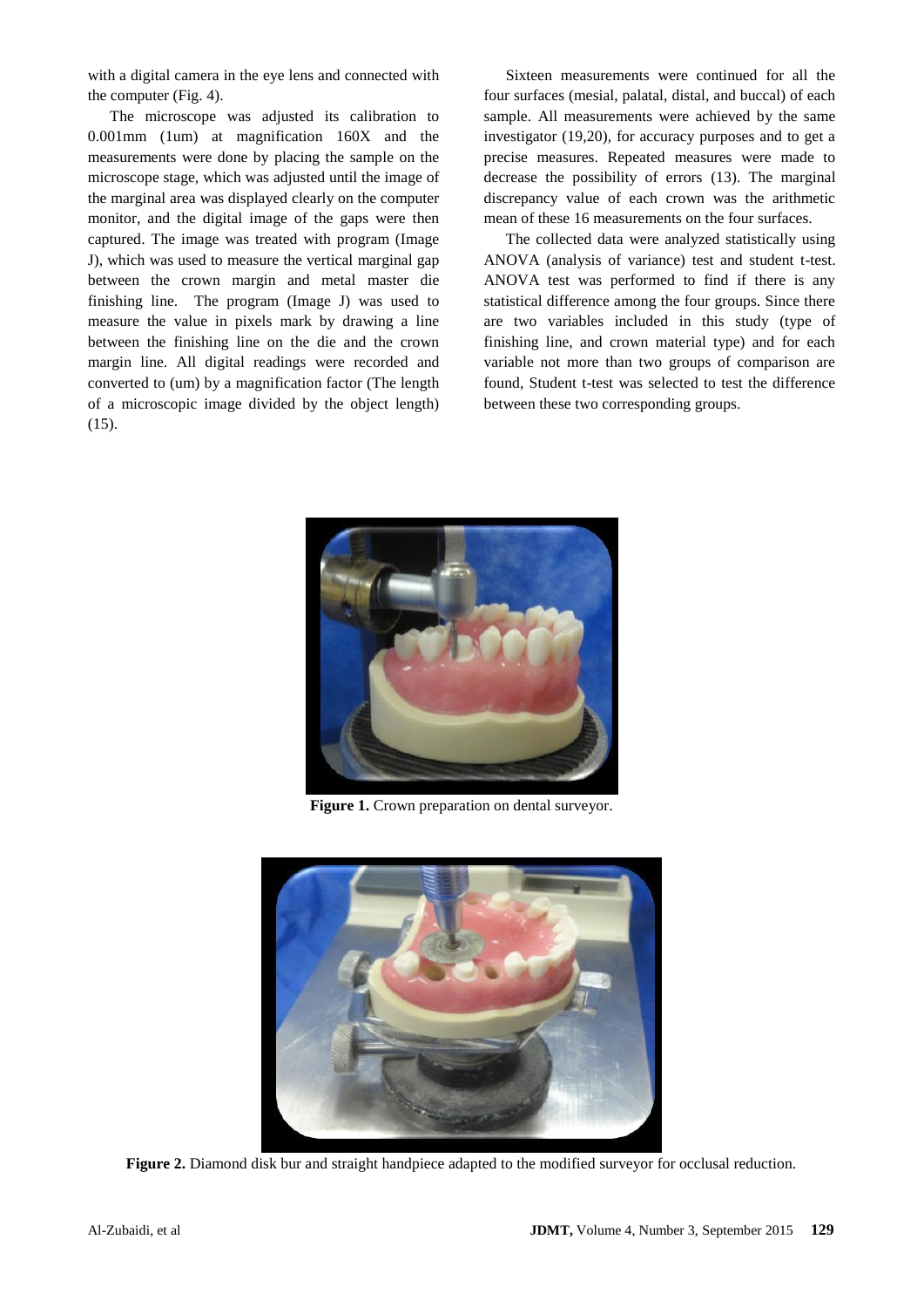

**Figure 3.** Finished master metal die. (A) Shoulder finishing line. (B) Chamfer finishing line.



**Figure 4.** Digital image was captured during the measurement at four positions, (A) Crown. (B) Marginal gap. (C) Metal die.

# **Results**

The lowest mean of vertical marginal gap was scored in Group I (zirconia chamfer group) (73.55µm), while the highest mean was recorded by Group IV (Ceramic Shoulder group) (162.34µm) (Table 1) and (Fig. 5).

ANOVA test results showed that there was statistically significant difference among groups (P<0.05) (Table 2).

Shoulder finishing line produced significantly greater marginal gap with zirconia crowns (group I) compared to chamfer finishing line (group II) (Table 3) and (Fig. 6A and 6B). Regarding ceramic groups (III and IV), shoulder finishing line produced greater marginal gap with ceramic crowns in comparison to chamfer finishing lines but statistically the difference was not significant (Table 4) and (Fig. 6C and 6D).

Regarding chamfer finishing line, ceramic crowns produced significantly greater marginal gap (group III) in comparison to zirconia crowns (group I) (Table 5) and (Fig 6A and 6C). Similarly, with shoulder finishing line, t-test results revealed that ceramic crowns (group IV) produced significantly greater marginal gap compared to zirconia crowns (group II) (Table 6) and (Fig 6B and 6D).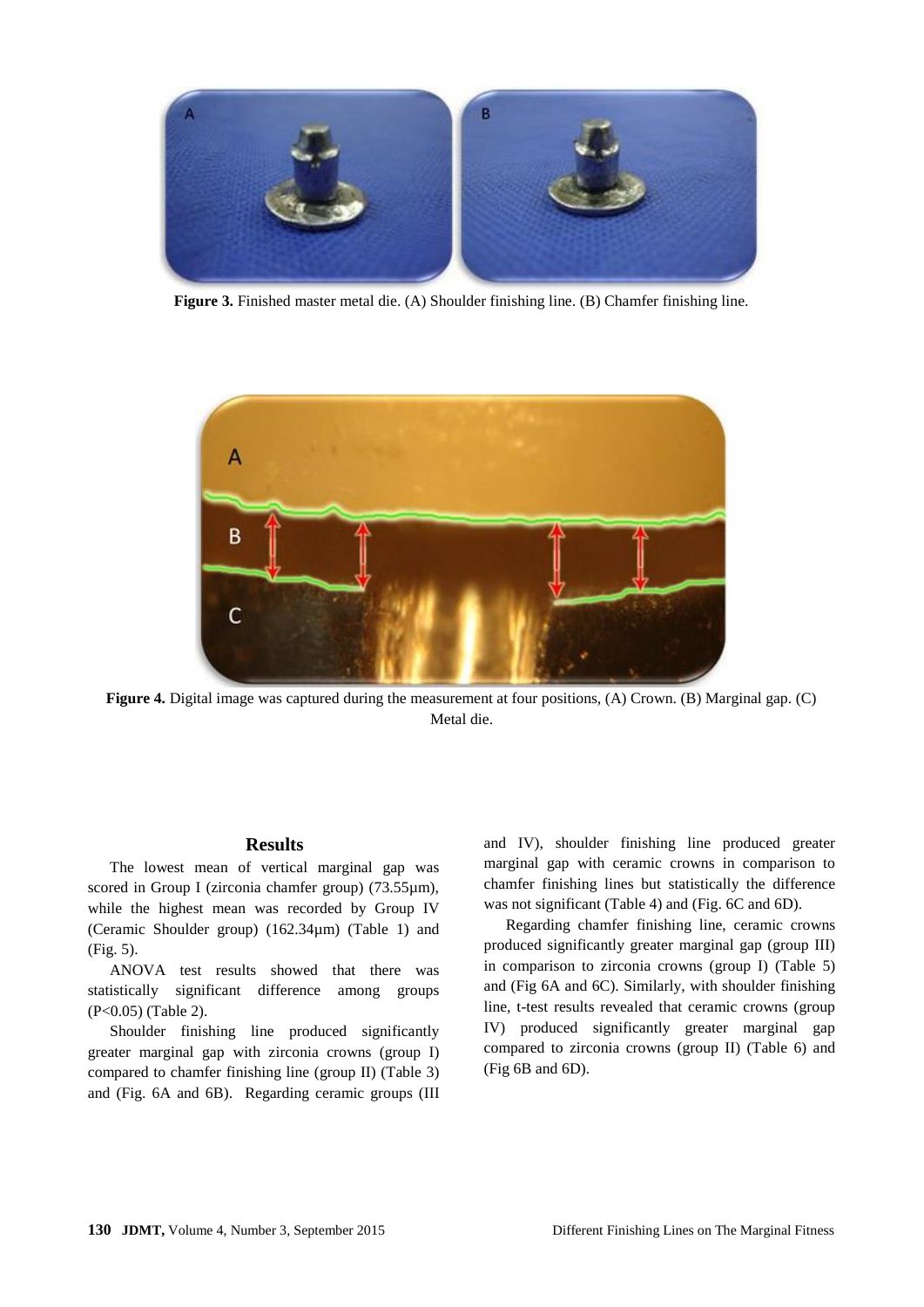**Table 1.** Descriptive statistics (mean, standard deviation, minimum and maximum) of vertical marginal gap for the different groups measured in micrometers.

| Groups                        | N | Mean   | <b>SD</b> | Min    | Max   |  |  |
|-------------------------------|---|--------|-----------|--------|-------|--|--|
| Group I (Zirconium Chamfer)   | 8 | 73.55  | 15.56     | 56.31  | 103.5 |  |  |
| Group II (Zirconium Shoulder) | 8 | 92.60  | 12.965    | 69.69  | 108.5 |  |  |
| Group III (Ceramic Chamfer)   | 8 | 151.45 | 33.7625   | 100.10 | 201.6 |  |  |
| Group IV (Ceramic Shoulder)   | 8 | 162.34 | 31.06375  | 108.30 | 201.3 |  |  |

### **Table 2.** One way-ANOVA test among the four groups.

|                | Sums of Squares | Degree of | Means of |       | P value        |
|----------------|-----------------|-----------|----------|-------|----------------|
|                |                 | Freedom   | Squares  |       | $\mathrm{Sig}$ |
| Between groups | 45520           |           | 15170    | $- -$ | $- -$          |
| Within groups  | 19750           | 28        | 705.4    | $- -$ | $- -$          |
| Total          | 65270           |           | $- -$    | 21.51 | 0.0233(S)      |

S: Statistically significant difference.

**Table 3.** Student t-test between Zirconium groups with different finishing lines (Group I and Group II).

| Mean                                    | Degree of |       | P Value   | Summary of  | 95% CI of differences |       |
|-----------------------------------------|-----------|-------|-----------|-------------|-----------------------|-------|
| Difference                              | Freedom   |       |           | Significant | ∟ower                 | Upper |
| $19.06 \pm 7.160$                       |           | 2.030 | 0.0186(S) | P < 0.05    | 3.700                 | 34.41 |
| S. Stotigtigally gianificant difference |           |       |           |             |                       |       |

S: Statistically significant difference.

**Table 4.** Student t-test between ceramic groups with different finishing lines (Group III and Group IV).

| Mean              | Degree of               |            | P Value      | Summary<br>-01 | 95% CI of differences |       |
|-------------------|-------------------------|------------|--------------|----------------|-----------------------|-------|
| Difference        | Freedom                 |            |              | Significant    | ower                  | Upper |
| $10.89 \pm 17.36$ |                         | $0.62^{-}$ | NS<br>0.5407 | No significant | $-26.35$              | 48.13 |
|                   | $\sim$<br>$\sim$ $\sim$ |            |              |                |                       |       |

NS: Statistically no significant difference.

| Mean               | Degree of |            | P Value         | Summary of  | 95% CI of differences |          |
|--------------------|-----------|------------|-----------------|-------------|-----------------------|----------|
| Difference         | Freedom   |            |                 | Significant | Lower                 | Upper    |
| $-77.90 \pm 13.03$ |           | 5.981      | $0.00008$ (VHS) | P < 0.001   | $-105.8$              | $-49.96$ |
| $TTTTCTT$ $T1$     | $\cdots$  | $\sim 120$ |                 |             |                       |          |

VHS: Statistically very highly significant difference.

| Mean              | Degree of | 95% CI of differences<br>P Value<br>Summary of |                |             |          |         |
|-------------------|-----------|------------------------------------------------|----------------|-------------|----------|---------|
| <b>Difference</b> | Freedom   |                                                |                | Significant | ∟ower    | Jpper   |
| $69.73 \pm 13.53$ |           | 5.154                                          | $0.0001$ (VHS) | P < 0.001   | $-98.75$ | $-40.7$ |

VHS: Statistically very highly significant difference.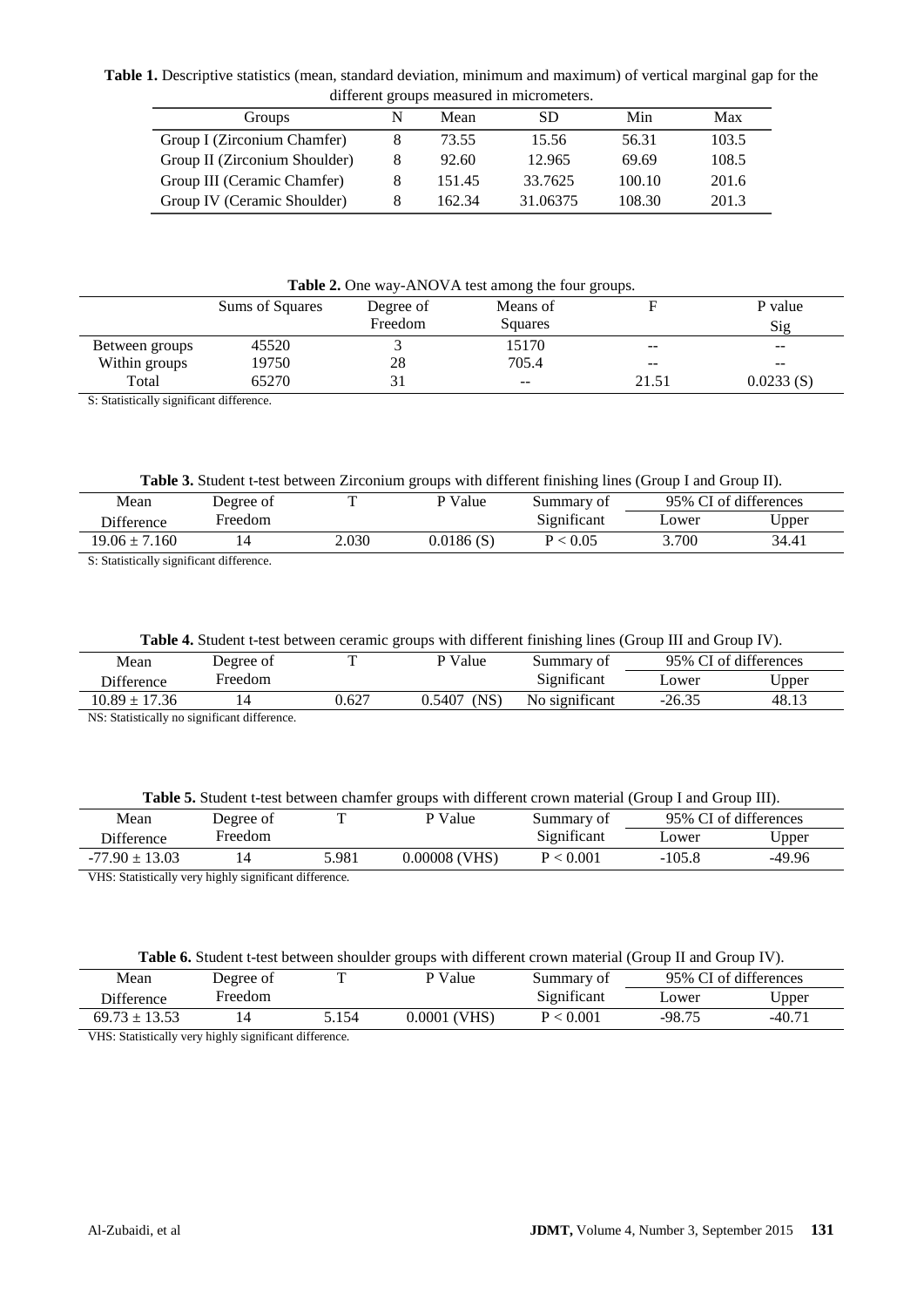

**Figure 5.** Bar-chart showing the mean values of the vertical marginal gap of the four groups.



**Figure 6.** Marginal gap differences among the different groups. (A) zirconium chamfer (B) zirconium shoulder (C) ceramic chamfer (D) ceramic shoulder.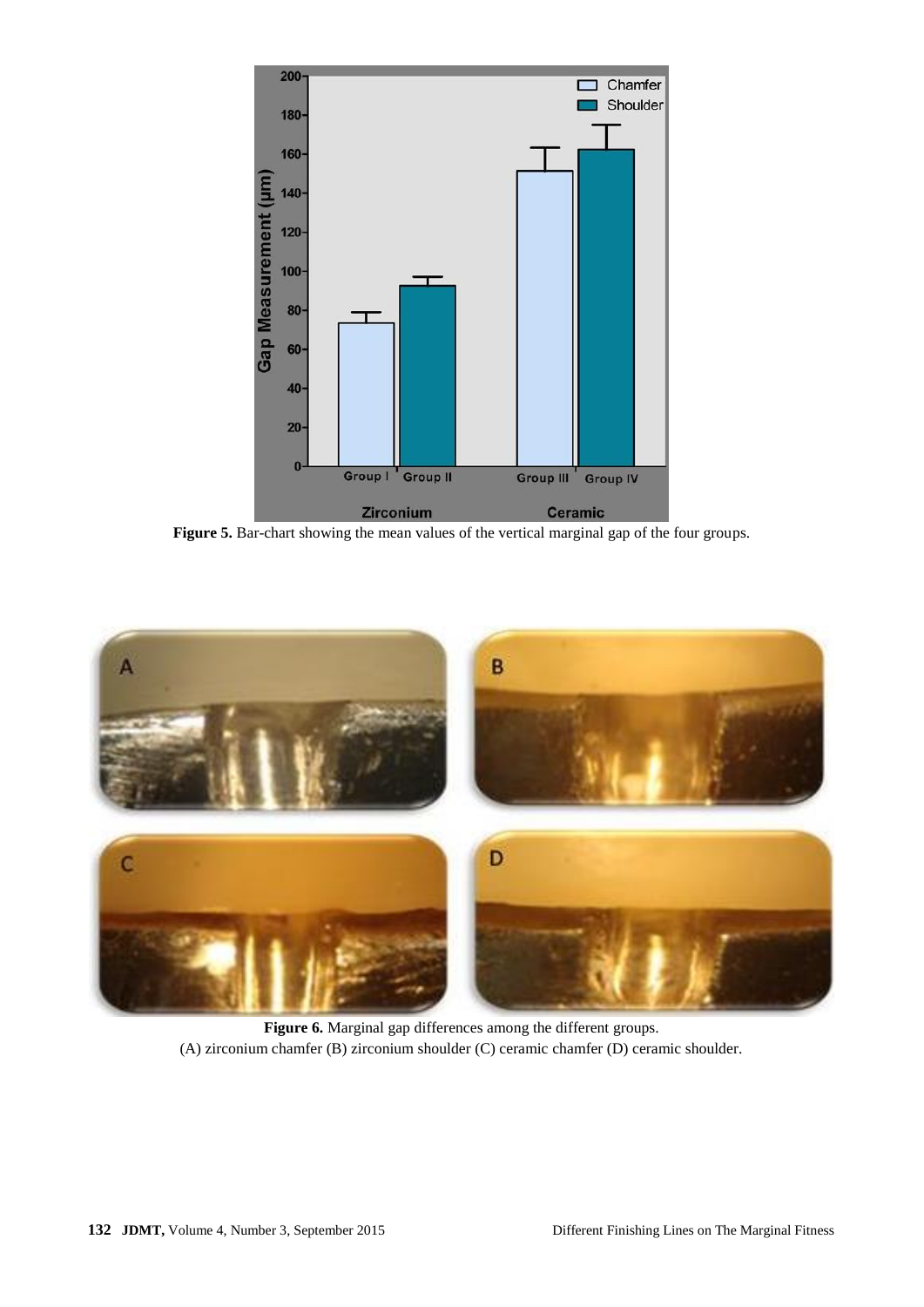### **Discussion**

For full ceramic crowns, a marginal gap between 1 and 165 μm is considered acceptable (21,22). However, some authors suggested that 100- 150 μm is acceptable for various restorations (23,24). On the other hand, 120 μm as the maximum acceptable marginal gap value based on the results of a five-year study consisting of 1,000 restorations was recommended by Mclean and Fraunhofer (25). In this study, mean marginal gap values for groups were below 120 μm, except for the ceramic groups, which also had an acceptable borderline value  $(120.1 \pm 43.1 \text{ }\mu\text{m})$ .

Many previous studies reported the mean marginal gap for full ceramic crowns created by CAD/CAM between 23-74 μm (5,26,27). Our study, Zirkonzahan zirconia crown on chamfer finishing line created by CAD/CAM (group I) had similar mean marginal gap value, but the other groups had a higher values. The difference in sintering procedures of zirconia crown and ceramic crown created by CAD/CAM could be the reason for difference in the mean marginal gap values among the four groups. Therefore, this may decrease the precision of marginal adaptation and explain the results of the present study.

Other studies on Zirkonzahan (2,3) found higher marginal gap values on both chamfer and shoulder finishing lines compared to this study. In addition, they found smaller marginal gap values for ceramic group on both chamfer and shoulder finishing lines compared to our study. These differences between the present and previous studies may be attributed to the different measurement techniques and reference locations used, the subjective nature of the measurements, and the use of different blank materials.

Effect of finishing line type

In the current study, the marginal gap of zirconia crowns on chamfer finishing line was lower than on shoulder finishing line and this may be due to (a) the difference in the depth of the preparation (0.8mm for chamfer and 1.2 mm for shoulder); (b) the design of finishing line, which was more round angle between the axial and gingival seat for chamfer finishing line that enable more accurate seat for the crown than with shoulder finishing line (90°) with slight round angle lead to incomplete seat of the crown and increase the vertical marginal gap; and (c) it may be due to the accuracy of scanner detection that is being influenced by differences in depth preparation (19,28,29). Other possible causes may be the limited precision of the milling process with increased variation in preparation depth and this was parallel with other study30 which observed that increasing difference in preparation depth would lead to increased marginal gap.

Our finding that related to the superiority of chamfer finishing line is consistent with the results obtained by Karatasli et al (2) and Pera et al (31). However, it disagrees with other studies (18,28,32) which preferred the shoulder finishing line as they suggested that allceramic crowns should be supported by shoulder preparation to resist extensive loading whenever it may be expected, moreover our findings disagrees with other previous studies (1,3,10,33) which reported that the type of finish line design did not influence the marginal adaptation of all-ceramic crowns.

For ceramic groups, similar to the zirconia groups, it was observed that the vertical marginal gap of ceramic crown on chamfer finishing line was lower than on shoulder finishing line. The same causes discussed above for zirconia groups could be attributed to this result.

Effect of crowns material type

In current study the zirconia (Zirkonzahan) groups showed lower marginal gap than ceramic (IPS e-max CAD) groups on both chamfer and shoulder finishing lines, this may be due to difference in microstructures of the two materials and different fabrication techniques, so the marginal gap may be affected by the preparation design, milling process, size and type of milling burs which was carbide burs for zirconia and diamond burs for ceramic blocks and material conditions during the milling procedure in CAD/CAM system in which the zirconia blanks milled in dry field and ceramic blocks in wet field this was in agreement with Park and Lee (29) who stated that in the case of CAD/CAM, the scanning, software design, milling process would influence the marginal adaptation.

The above findings were in agreement with previous studies (18,34), which stated that zirconia crown fabricated with CAD/CAM system show better marginal adaptation than other tested groups. Other studies2,35 in which they compared the marginal gap of crowns fabricated with CAD/CAM system by using different materials found that the best results were obtained with ceramic group using CAD/CAM system than with zirconia and this disagrees with present study and this may be attributed to the differences in fabrication process for the tested materials.

In the present study, zirconia (Zirkonzahan) crowns sintering might not affect on the marginal gap because of the high strength of zirconia (33). However, this finding is not in agreement with Balkaya et al. (36). Who found in their study that after firing there was an increase in marginal gap.

For ceramic crowns, the marginal gap would be increased with firing and this was in agreement with two previous studies (33,36), which explained that the ceramic was not strong as zirconia (400Mpa compared with 900Mpa), so the firing would affect the marginal gap. The glaze of ceramic crown would not affect the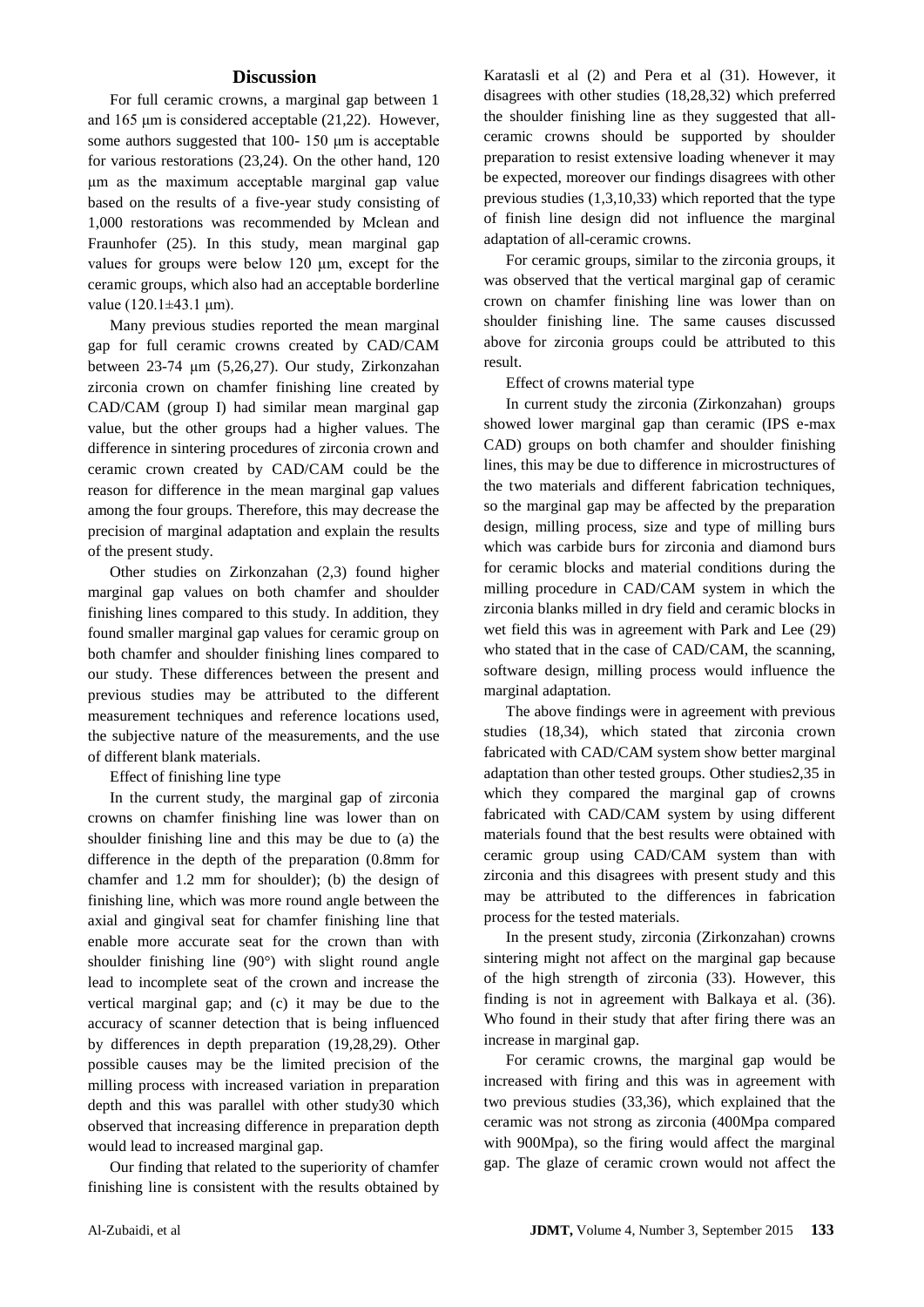marginal gap of ceramic (36,37) which reported that the glaze had no significant effect on the marginal gap.

#### **Conclusion**

The findings of this study showed that for zirconia crowns, chamfer finish line significantly reduced the marginal gaps compared to shoulder finish line, also, for glass ceramic crowns, chamfer preparation produced better marginal fit, and no statistical significant differences were found between both finish line designs. Regardless the type of finish line, zirconia crowns produced significantly better marginal fitness than glass ceramic crowns.

#### **References**

- 1. Komine F, Blatz MB, Matsumura H. Current status of zirconia-based fixed restorations. Journal of Oral Science 2010;52(4):531-9.
- 2. Karatasli O, Kursoglu P, Çapa N, Kazazoglu E. Comparison of the marginal fit of different coping materials and designs produced by computer aided manufacturing systems. Dent Mater J 2011;30(1): 97-102.
- 3. Subasi G, Ozturk N, Inan O, Bozogullari N. Evaluation of marginal fit of two all-ceramic copings with two finish lines. Eur J Dent 2012;6: 163-8.
- 4. Stappert CF, Att W, Gerds T, Strub JR. Fracture resistance of different partial-coverage ceramic molar restorations: An in vitro investigation. J Am Dent Assoc 2006;137(4):514-22.
- 5. Tinschert J, Natt G, Mautsch W, Spiekermann H. Marginal fit of alumina- and zirconia-based fixed partial dentures produced by a CAD/CAM system. Oper Dent 2001;26:367-74.
- 6. Beuer F, Aggstaller H, Edelhoff D, Gernet W, Sorensen J. Marginal and internal fits of fixed dental prostheses zirconia retainers. Dent Mater 2009;25:94-102.
- 7. Kassem As, Atta O, El-Mowafy O. Fatigue resistance and microleakage of CAD/CAM ceramic and composite molar crowns. J Prosthodont 2012;21:28-32.
- 8. Otto T, De Nisco S. Computer aided direct ceramic restorations: a 10- years prospective study of Cerec

CAD/CAM inlays and onlays. Int J Prosthodont 2002;15:122-8.

- 9. Yeo IS, Yang JH, Lee JB. In vitro marginal fit of three all-ceramic crown systems. J Prosthet Dent 2003;90(5):459-64.
- 10. Quintas AF, Oliveira F, Bottino MA. Vertical marginal discrepancy of ceramic copings with different ceramic materials, finish lines, and luting agents: an in vitro evaluation. J Prosthet Dent 2004;92:250-7.
- 11. Naert I, Van der Donck A, Beckers L. Precision of fit and clinical evaluation of all-ceramic full restorations followed between 0.5 and 5 years. J Oral Rehabil 2005;32:51-7.
- 12. Holmes JR, Bayne SC, Holland GA, Sulik WD. Considerations in measurement of marginal fit. J Prosthet Dent 1989;62:405-8.
- 13. Groten M, Axmann D, Probster L, Weber H. Determination of the minimum number of marginal gap measurements required for practical in vitro testing. J Prosthet Dent 2000;83(1):40-9.
- 14. Goldin EB, Boyd NW 3rd, Goldstein GR, Hittelmann EL, Thompson VP. Marginal fit of leucite-glass pressable ceramic restorations and ceramic-pressed-to-metal restorations. J Proshtet Dent 2005;93:143-7.
- 15. Holden J E, Goldstein G R, Hittelman E L, Clark E A. Comparison of the marginal fit of pressable ceramic to metal ceramic restorations. J Prosthodont 2009;18:645-8.
- 16. Thiab SS, Zakaria MR. The evaluation of vertical marginal discrepancy induced by using as cast and as received base metal alloys with defferent mixing ratios for the construction of porcelain fused to metal copings. Al-Rafidain Dent J 2004;4(1):10-19.
- 17. Subhy AG, Zakaria MR. Evaluation of the effects of an Iraqi phosphate bonded investment and two commercial types on the marginal fitness of porcelain-fused-to-metal copings. Mostansiria Dent J 2005;2(2):183-93.
- 18. Hmedat SJ, Ibraheem AF. A comparison of Vertical Marginal Fit of three different types of All-ceramic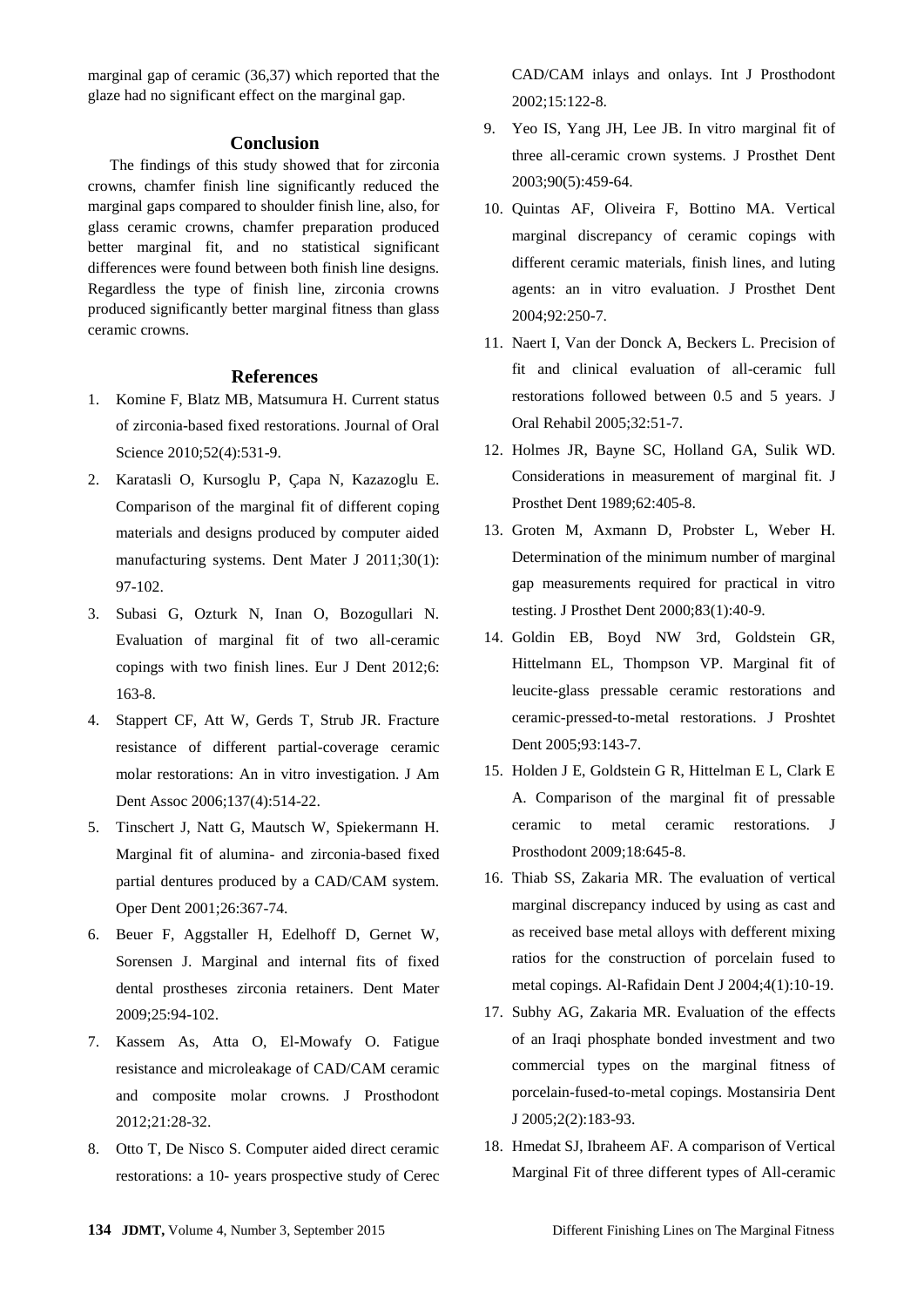crown restoration. J Bagh Coll Dentistry 2013;25(1):43.

- 19. Lombardas P, Carbunaru A, McAlarney ME, Toothaker RW. Dimentional accuracy of castings produced with ringless and metal ring investment systems. J Prosthet Dent 2000;84(1):27-31.
- 20. Tjan AHL, Castelnuovo J, Sshiotsu G: Marginal fidelity of crown fabrication from six proprietary provisional materials. J Prosthet Dent 1997; 77(5):482-5.
- 21. Schaerer P, Sato T, Wohlwend A. A comparison of the marginal fit of three cast ceramic crown systems. J Prosthet Dent 1988;59:534-42.
- 22. Sulaiman F, Chai J, Jameson LM, Wozniak WT. A comparison of the marginal fit of In-Ceram, IPS Empress, and Procera crowns. Int J Prosthodont 1997;10(5):478-84.
- 23. Fransson B, Oilo G, Gjeitanger R. The fit of metalceramic crowns: a clinical study. Dent Mater 1985;1:197-9.
- 24. Boening KW, Walter MH, Reppel PD. Non-cast titanium restorations in fixed prosthodontics. J Oral Rehabil 1992;19:281-7.
- 25. McLean JW, von Fraunhofer JA. The estimation of cement film thickness by an in vivo technique. Br Dent J 1971;131:107-11.
- 26. Coli P, Karlsson S. Precision of a CAD/CAM technique for the production of zirconium dioxide copings. Int J Prosthodont 2004;17:577-80.
- 27. Bindl A, Mörmann WH. Marginal and internal fit of all-ceramic CAD/CAM crown-copings on chamfer preparations. J Oral Rehabil 2005;32: 441-7.
- 28. Kyu-Bok, Charn-Woon, Kyo-Han and Tae-Yub. Marginal and internal fit of all-ceramic crowns fabricated with two different CAD/CAM systems. Dent Mater J 2008;27(3):422-6.
- 29. Park SH, Lee KB. A comparison of the fidelity between various cores fabricated with CAD/CAM system. J Kor Acad Prosthodont 2008;43(3): 269-78.
- 30. Azar MS, Lehmann KM, Dietrich H, Weibrich G, Schmidtmann I, Scheller H. Effect of preparation depth differences on the marginal fit of zirconia crown copings: an in vitro study. Int J Prosthodont 2011;24(3):264-6.
- 31. Pera P, Gilodi S, Bassi F, Carossa S. In-vitro marginal adaptation of alumina porcelain ceramic crowns. J Prosthet Dent 1994;72:585-90.
- 32. Penwadee L, Edwin K, Gerard J Ch, Markus B B. Comparison of marginal fit between all-porcelain margin versus alumina-supported margin on procera R - Alumina Crowns, J Prosthodont 2009; 18:162-6.
- 33. Komine F, Iwai T, Kobayashi K, Matsumura H. Marginal and internal adaptation of zirconium dioxide ceramic copings and crowns with different finish line designs. Dent Mater J 2007;26:659-64.
- 34. Vigolo P, Fonzi F. An in vitro evaluation of fit of zirconium-oxide-based ceramic four-unit fixed partial dentures, generated with three different CAD/CAM systems, before and after porcelain firing cycles and after glaze cycles. J Prosthodont 2008;17:621-6.
- 35. Juarez GA, Barcelo SF, Rios SE. Marginal adaptation and microleakage comparison between two zirconia oxide systems with the same cement. Revista Odontológica Mexicana 2011;15(2):101-6.
- 36. Farid F, Hajimiragha H, Jelodar R, Mostafavi AS, Nokhbatolfoghahaie H. In Vitro Evaluation of the Effect of Core Thickness and Fabrication Stages on the Marginal Accuracy of an All-Ceramic System. Journal of Dentistry, Tehran University of Medical Sciences 2012;9(3):188-94.
- 37. Balkaya MC, Cinar A, Pamuk S. Influence of firing cycles on the margin distortion of 3 all-ceramic crown systems. J Prosthet Dent 2005;93(4):346-55.